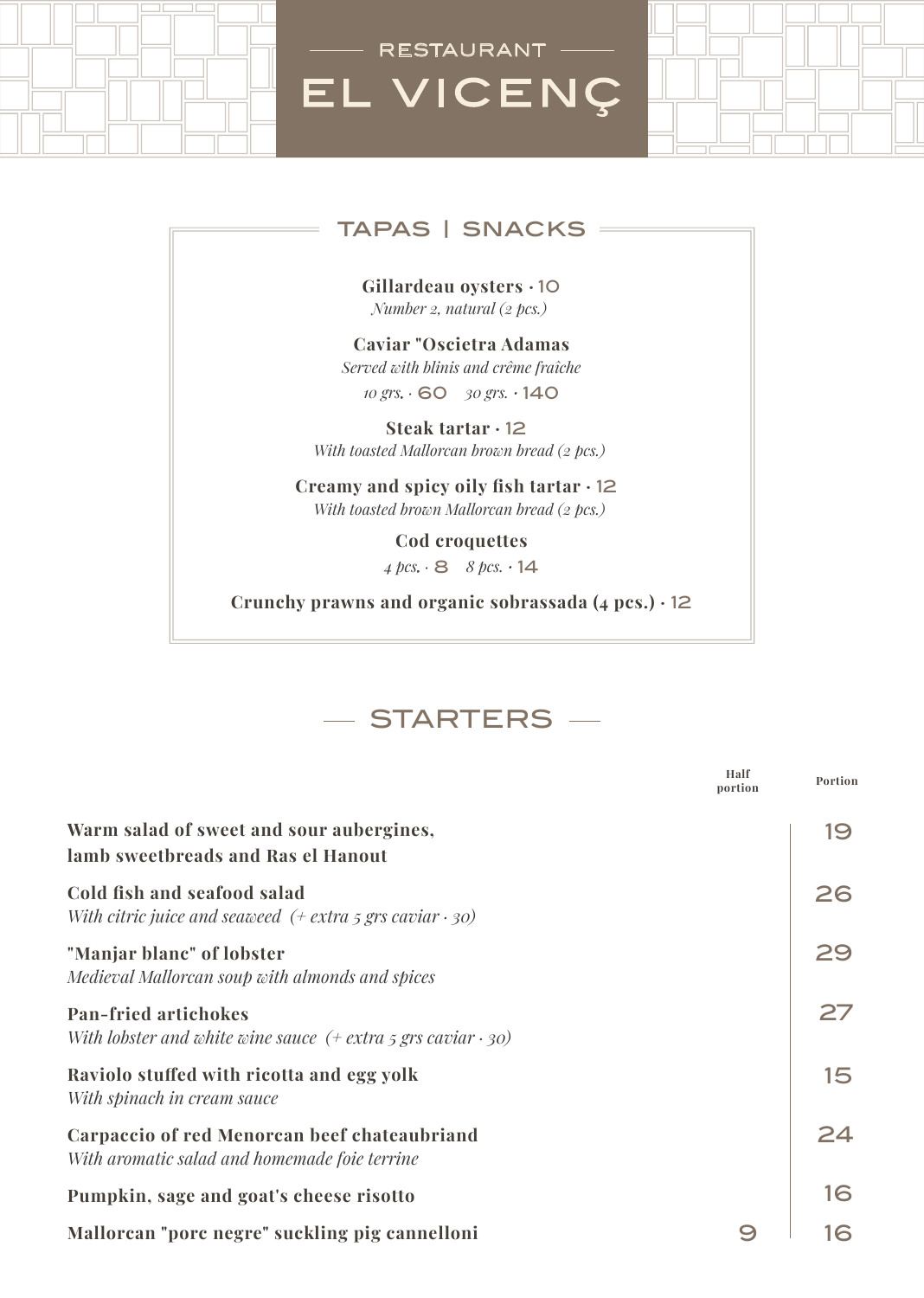## - MAIN COURSES -

**Fillet of sea bass** *With tumbet vegetables* **Red mullet fillets** *With saffron potato and Ibicencan "bullit" sauce* **Roast shoulder of Mallorcan suckling pig of "porc negre" (Recommended for 2 pax, price per piece)**  *Accompanied by a sauce of its juices, potato fritters and liquid salad* **Royal style lamb** *With medieval spice sauce, creamy celeriac sauce and leek confit* **Turned fillet** *With Bordelaise sauce, potato terrine and hollandaise* 28 28 54 29 36

### $-$  DESSERTS  $-$

9 9 0 9 **"Pomada" de Sant Joan** *The Menorcan "Gin Lemon" with a spoon* **Our whisky cake** *A revision of the 80's classic* **Our "snicker" on a plate** *The world's best-selling chocolate bar* **Our Pavlova** *The fresh version of the classic dry meringue*



**Portion**

**Portion**